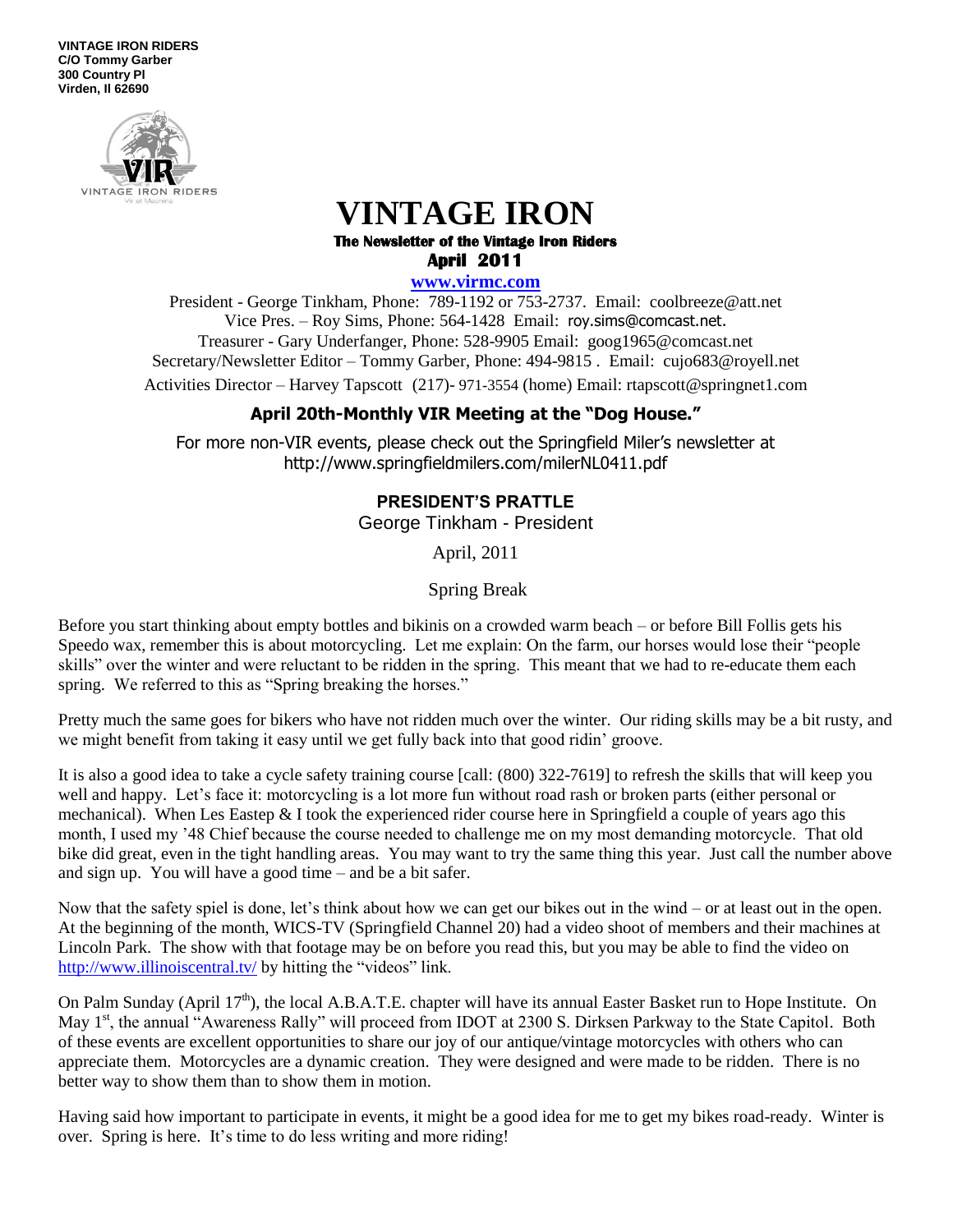## **Activities**

### **Harvey Tapscott**

#### AREA MOTRCYCLE EVENTS FOR 2011

We want to thank all those members who participated in the Channel 20 filming for ILLINOIS CENTRAL PROGRAM (the Crusin' Illinois portion). We had a total of 15 motorcycles. The Channel 20 fellow spent a lot of time filming the bikes and interviewing the owners. He said a portion of the film he took will probably be on this weeks program ( Saturday night at 10:35pm on Channel 20). He said more than likely he would use the remainder bikes/owners in future program. So tune in or tivo it. Tapscott will provide additional info at the monthly meeting concerning future filmings, etc.

#### **VIR EVENTS CALENDAR FOR 2011**

May 21-VIR Club Picnic at Lincoln Park #7, Springfield.

May 29 - VIR Park and Display at the Springfield Mile, Illinois Fairgrounds, Springfield.

#### **MOTOR CYCLE EVENTS**

April 16 – Grand National Indoor Flatrack at DuQuion Fairgrounds. Entry permitted at 3PM; races at 7:30PM.

April 16 – Auto & Bike Swap meet at Altamont, Il, fairgrounds.

May 27 – Amateur TT races at Spfld fairgrounds.

May 28 – Grand National TT races at Spfld fairgrounds.

June 18 – Virden Car & Motorcycle show.

June 26 – Ashland Summer Days Car & Bike show.

July 19 – Lincoln Land Motor Sports Club Show (at LLCC campus).

August 13 – Havana Car, Bike & Tractor show.

#### THANKS, CALL ME IF YOU HAVE ANY QUESTIONS… **VIR Monthly Meeting Minutes March 16, 2011**

The club acknowledged a respect and love of our country by participating in the Pledge of Allegiance.

Meeting called to order at 7:00.

Bob Tapscott reviewed upcoming events.

Treasurer Underfanger said that as o March 3, 2011, VIR had \$3041.07 in club funds.

Club members were reminded that membership fees are due at the January meeting of each year. If you have not submitted you annual dues please do so as soon as possible. As of March 16, 2011, 15 members have not paid their renewal dues.

## **Old Business**: None

**New Business:** VIR had one new membership application submitted by Rodney Delay. Rodney has a 1978 Honda, 550-4K.

**Products:** Roy is currently handling all VIR apparel orders. Tickets for the VIP package for Labor Day weekend are now available.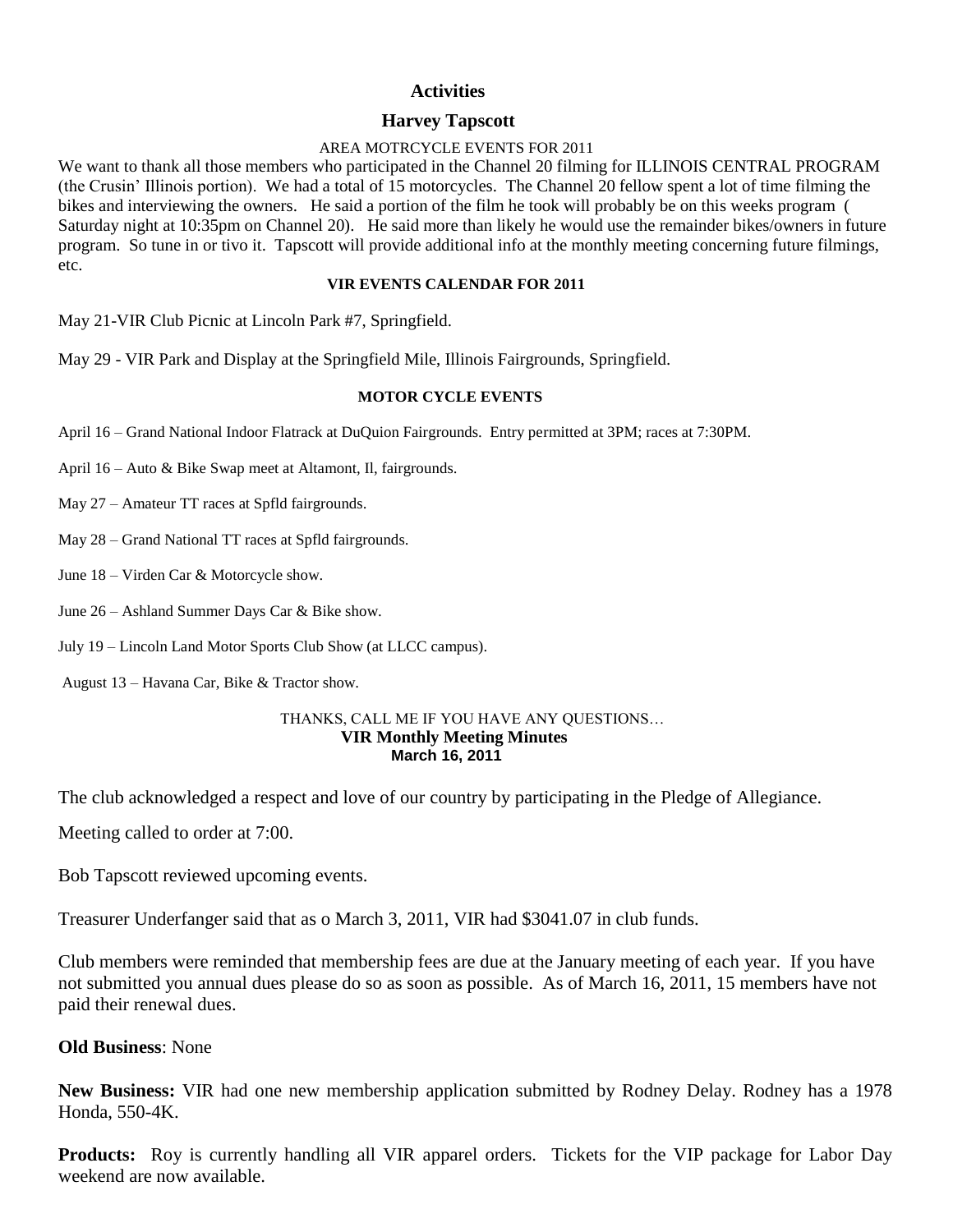## **"Vintage Visdom"**

 "There is no such crime as a crime of thought; there are only crimes of action." Clarence Darrow



**FROM THE EDITOR** Tall Tales – The Future

Are you happy we have the internet and thereon literally multitudes of purchase capabilities? A couple of weeks back I arrived home to find 4 car tires on my front porch. Yep, UPS delivery. Goodness, from EBay to Google to infinitum... Sadly enough this apparent wonder of the internet has brought exceedingly difficult times for the small businesses that made this great country. Then again as of recently, I was not able to easily purchase my favorite trombone slide lubricant, Trombotine, at local establishments.

Seems just yesterday I had a small tape recorder hooked up to my telephone to accept messages while I was away. It was not long before that that Texas instruments placed theTX36 physics calculator on the market and therein forever making the slide rule an artifact future generations will find interesting. And speaking of future generations, please take care when you are defrosting my head. Although warm water and soothing music would be my choice, a micro wave may be quicker but set the power to low and rotate occasionally. Remember to thaw according to weight and no meat thermometer please.

But the future is upon us and some say that evolution is ongoing. Our future may well be ruined by "damned dirty apes" to quote Charlton Heston. One might well be elected as president and it is rumored some are in the congress right now, well at least ape sympathizers. Then again some say that Darwin simply made up his theory we evolved. Yes story is he had sex with a monkey on Galapagos Island and to justify the act, brought forth his theory to save face. Come on, its sex with a distant cousin and who hasn't done that… And please do not thaw my head until this ape thing passes.

So the future is now. In the next few months we have several fine events and we hope to see you there. One thing our club has is character and lot of characters. Our group was designed to have fun and by God we are trying.

Cheers-Tommy